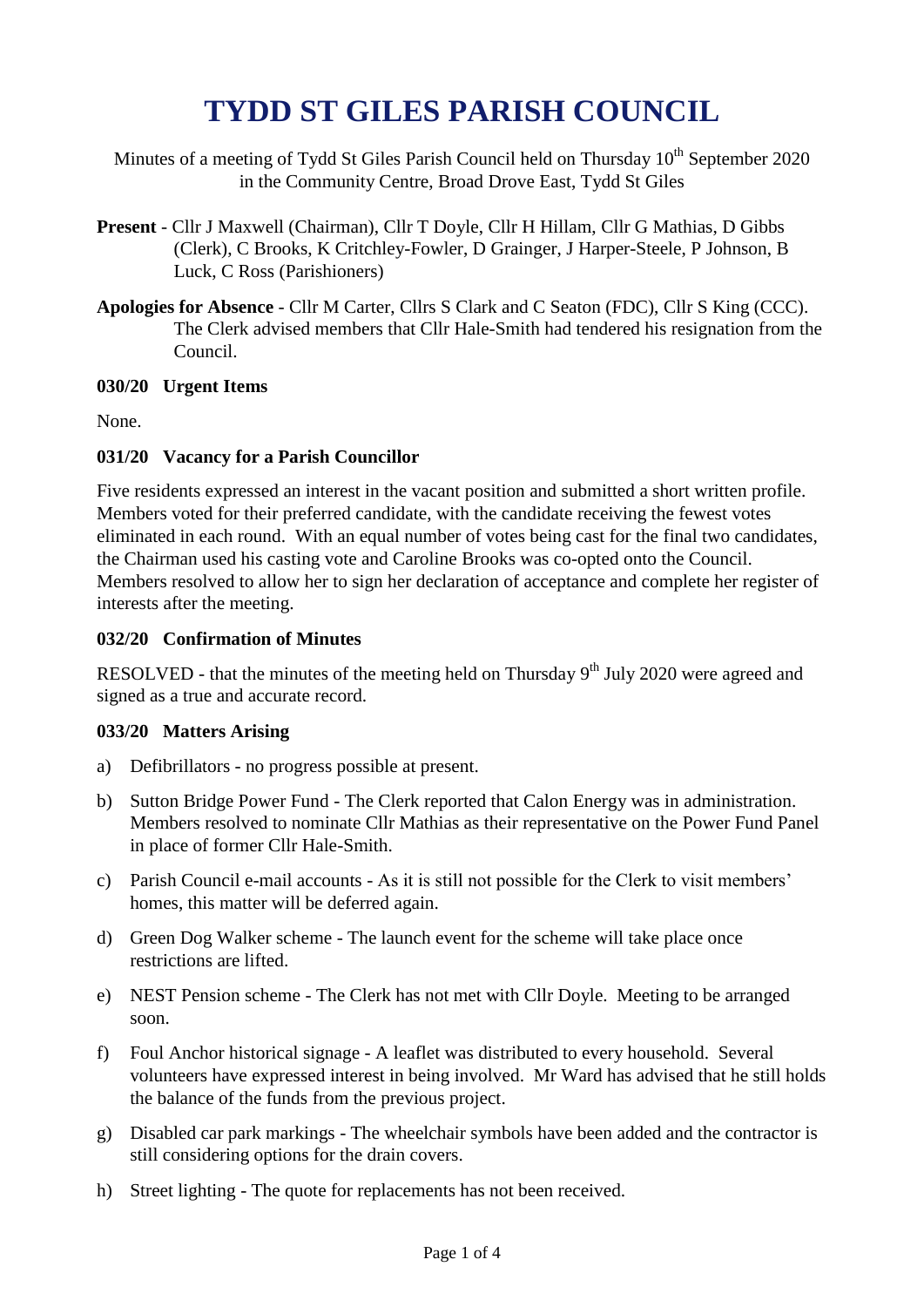i) Brigstock & Wren's Charity vacancy - The Clerk reported that the majority of the charity's trustees are appointed by the Parish Council. Members felt that at least one parish councillor should be a trustee. Members asked the Clerk to arrange a meeting between representatives of the two organisations to enhance understanding and discuss future cooperation.

# **034/20 Police Matters**

No report had been received. Members noted that a cannabis farm had been found in Black Dyke. It was also noted that there is evidence of drug taking around the Community Centre and that large numbers of nitrous oxide canisters are being found at different locations around the parish.

## **035/20 Cambridgeshire County Councillor Report**

Cllr King submitted a written report. He noted that this was a quiet time of year. The County Council is considering proposals for the second tranche of cycling and walking funding received from the Government, the majority of which relate to the city of Cambridge. He asked the Council to consider the possibility of submitting an application for Local Highway Improvement funding for Hannath Road.

# **036/20 Fenland District Councillor Reports**

In the absence of Cllrs Clark and Seaton, no report was available.

## **037/20 Parishioner Issues**

Two issues had been raised. A resident of Field Avenue asked about the possibility of installing an additional street light. The Chairman had visited to discuss the request. It was agreed that no action would be taken until the existing lights have been renewed. A resident of Kirkgate reported speeding vehicles entering the village and asked about traffic calming measures. This issue has been considered previously and there is little scope for appropriate measures.

#### **038/20 Land Tenancies**

- a) The new tenancy agreement requires payment of rent in advance, whereas the previous agreement included payment in arrears. Tenants have expressed concern about being asked to pay two years rent together. Members agreed to allow payment in stages, with all money being received by 31 March 2021.
- b) Two plots of land have become vacant; 9 acres at Quaney and 7 acres at Fen Lane. Two local farmers have approached the Council regarding the availability of land to rent. Members resolved to offer one plot to each applicant at a rent of £150 per acre.

#### **039/20 Play Equipment**

Members resolved to defer this item to the next meeting.

#### **040/20 Correspondence**

The Clerk outlined the correspondence received since the last meeting, including the following:-

- County Council re open spaces data for mapping
- County Council re Library at Home service accepting new referrals
- District Council re consultation on a new Model Code of Conduct
- District Council re Leisure Centres reopening
- District Council re second call for sites
- District Council re solar panel group buying scheme
- Tydd St Mary Parish Council re Tydd Football Club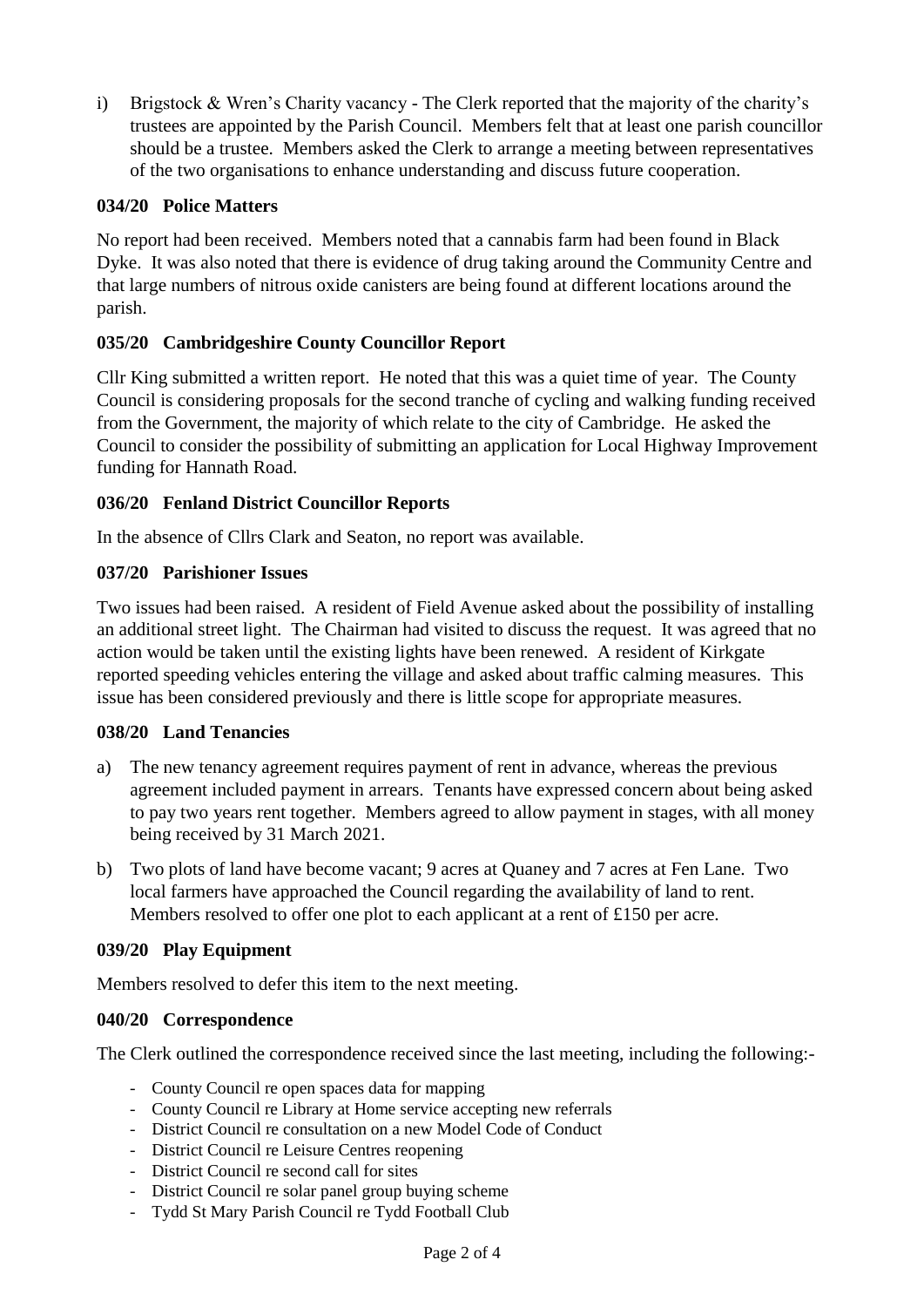- Cambridgeshire ACRE re AGM 30 September
- Cambridgeshire ACRE re Local Councils Conference 23 October
- Clinical Commissioning Group re BMI Can Do It healthy living programme
- Local Energy Advice Partnership re new advice service

#### **041/20 Planning**

Members considered the following application and resolved to offer no objection:

F/YR20/0655/F - Erect a 1.9 metre high (approx) wooden fence to front boundary of existing dwelling (retrospective) – Fourwinds, Sutton Road, Four Gotes.

## **042/20 Finance**

- a) The financial statement was not available. The Clerk reported that the additional street light grant of £10,767.00 and the cheque for £357.29 representing the balance of the Golf Course defibrillator fund had been received.
- b) Members resolved to add Cllrs Doyle and Brooks to the Barclays Bank mandate as signatories.
- c) The following payments were approved:-

| M Carter (play equipment signs) $\ldots$ $\ldots$ $\ldots$ $\ldots$ $\ldots$ $\ldots$ $\ldots$ $\ldots$ $\ldots$ $\ldots$ $\ldots$ $\ldots$ $\ldots$ $\ldots$ $\ldots$ $\ldots$ $\ldots$ $\ldots$ $\ldots$ $\ldots$ $\ldots$ $\ldots$ $\ldots$ $\ldots$ $\ldots$ $\ldots$ $\ldots$ $\ldots$ $\ldots$ $\ldots$ $\ldots$ $\ld$ |            |
|------------------------------------------------------------------------------------------------------------------------------------------------------------------------------------------------------------------------------------------------------------------------------------------------------------------------------|------------|
|                                                                                                                                                                                                                                                                                                                              | £ 1,904.55 |

RESOLVED - that the above payments totalling £1,904.55 be approved for payment.

#### **043/20 Reports from Members**

- a) Highways The Clerk reported that Middle Broad Drove is due to be closed for roadworks from 14 to 20 October. The LHI project to replace the deck of Black Dyke footbridge is due to commence shortly. Members agreed to publicise the closure of the bridge to equestrian users once confirmation of the dates is received. At the request of Cllr King (CCC) members reconsidered their previous decision not to submit an application for Local Highway Improvement funding for 2021/22. They resolved to submit an application to explore traffic calming options for the Tydd Gote end of Hannath Road.
- b) Churchyard Cllr Doyle reported that a quote has been received for tree works in the Churchyard. In view of the cost of the works, two further quotes will be required before a decision can be made.
- c) Trees See Churchyard above.
- d) Foul Anchor The location of the litter bins and the provision of defibrillator signs are still to be resolved. A tree has fallen across the end of Redgate Road, blocking access. The Clerk will investigate.
- e) Community Centre In the absence of Cllr Carter, no report was available.
- f) Waterway Walk The Clerk outlined plans for a circular walk around Foul Anchor, which could provide locations for further interpretive signage as part of the Foul Anchor project.
- g) Communications Cllr Maxwell reported that the plans for the next newsletter have been put on hold for the time being.